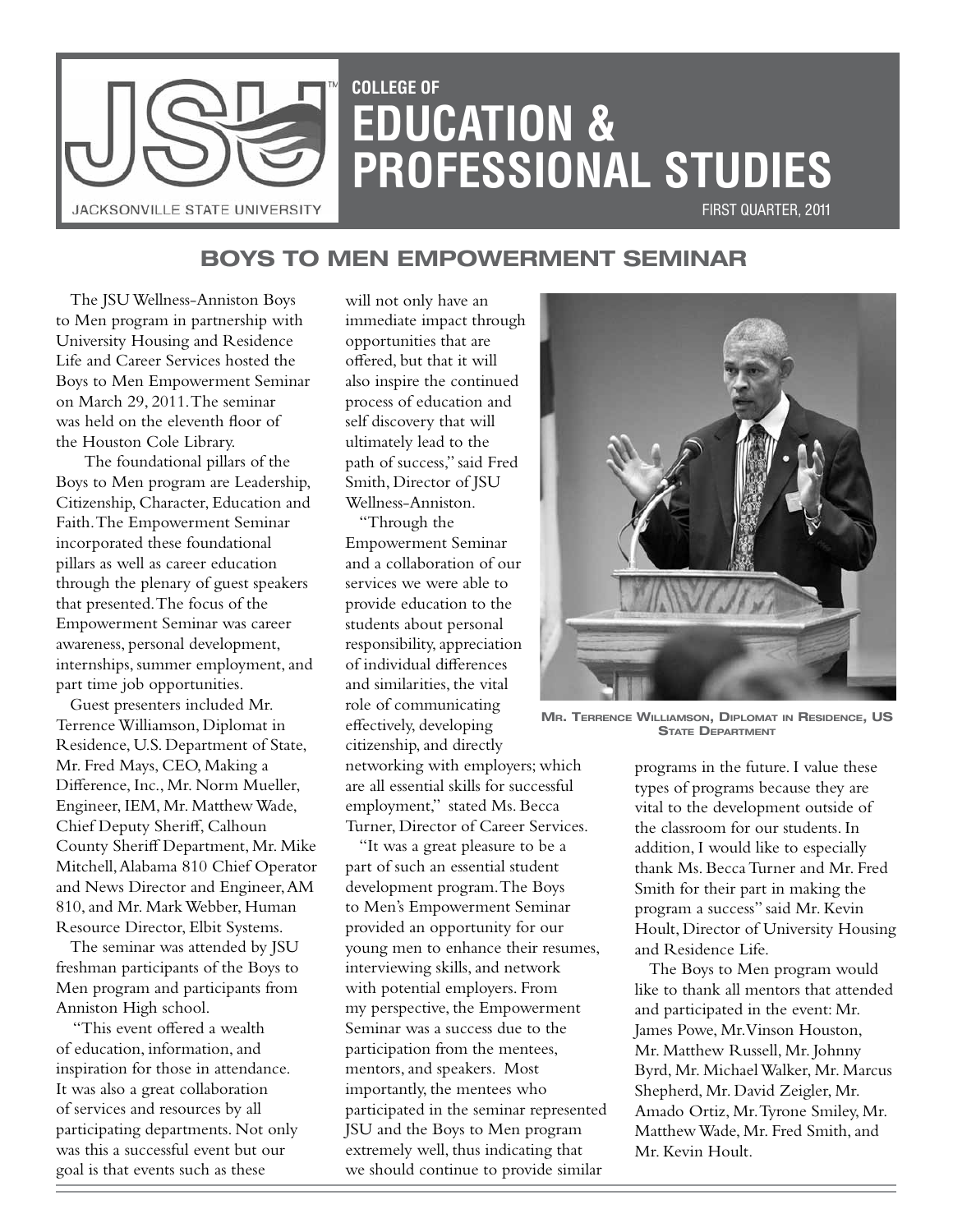## **92J's Pharaoh, Mr. Billy Ramsey**

For the last two years, Mr. Billy Ramsey's been cooking up a successful recipe for the campus radio station as program director of 92J, WLJS. Even though his time in that job will end this spring, Mr. Ramsey says he's not done with college radio or with broadcasting. Although his two-year degree was in computer science, Mr. Ramsey went to the Culinary Arts Academy and worked for five years as head chef at the Silver

Lakes Golf Course. He also spent time as a regional trainer for the Lone Star Steakhouse chain.

That all changed on January 28, 2007, when Mr. Ramsey was involved in a serious car accident. It left him unable to stand for more than thirty minutes at a time, so his career in the kitchen was done.

Mr. Ramsey got involved with 92J, WLJS on a whim. Shortly after he started taking classes at JSU, Mr. Ramsey was asked to bring a public service announcement to 92J from the Baptist Campus Ministries (BCM), where he was a volunteer. When he came to the station, Mr. Ramsey met Donnie Wells, who was the afternoon announcer.

"I asked him if he would read the BCM announcement over the air; he asked me if I would read it as a representative of the BCM," Mr. Ramsey said. "After we got off the air, Donnie said that you have got to be a broadcasting major." At the time I was actually an undecided major. He said, 'Dude, if you're not broadcasting, you're a fool.'"

Mr. Ramsey admits that he's "never been afraid of a microphone," and he had done some voice-over work in the past. At Wells' urging, Mr. Ramsey



**Mr. Billy Ramsey, Program Director JSU's 92J**

switched his major and started volunteering at the station. In spring 2009, he applied for the job of program director. The student who holds the position of program director is responsible for organizing the staff and volunteers of the station. Mr. Ramsey's job application was much more detailed than those prepared by most students seeking part-time employment. He prepared a slick magazine-style document outlining what he called his "RPM Program" for building WLJS. "The RPM stood for remotes, patrons, and motivation," Mr. Ramsey said. "We needed live remotes from the tailgating section during football games, we needed to build our patrons by getting our name out there among local businesses, and we needed motivation to bring in more volunteers."

Today if you look around the radio station you will see that Mr. Ramsey has been successful in all three areas. The "Cocky Cart" sits by the door to the station, a symbol of the remote broadcasts that have become a staple of home football games each fall. Not only do DJs and others from the station ride around giving out free pizza and other prizes, but Cocky

## By Mike Stedham

himself sits in the front seat during parades and other events.

The list of the station's patrons has grown substantially. The emphasis has been on local businesses that help the station in exchange for noncommercial announcements about their services. In the area of on-air volunteers, Mr. Ramsey has made his biggest contribution to the station. At last count, 92J had seventy-one student volunteers who are

responsible for thirty specialty shows and ten rotation shifts each week.

To find time for all of those people to be on the air, the station had to add two hours of student programming each weekday and cut the length of each air shift from three hours to two hours.

With more volunteers has come even more diversity of programming. College radio is famous for its eclectic nature, and 92J has always offered a wide variety of shows. But the number of different types of music – Latin, metal, country, Broadway, hiphop, soul, R&B, classic rock, singersongwriters, alternative – is larger now than any other time in the station's thirty-five year history. That is part of Mr. Ramsey's legacy to the station.

As he prepares to leave the job, Mr. Ramsey's plans are still being developed. He's considering graduate school, and he knows there are commercial radio stations looking for people with the skills he honed at 92J. As they say in the radio business, stay tuned. You'll be hearing more from Billy Ramsey.

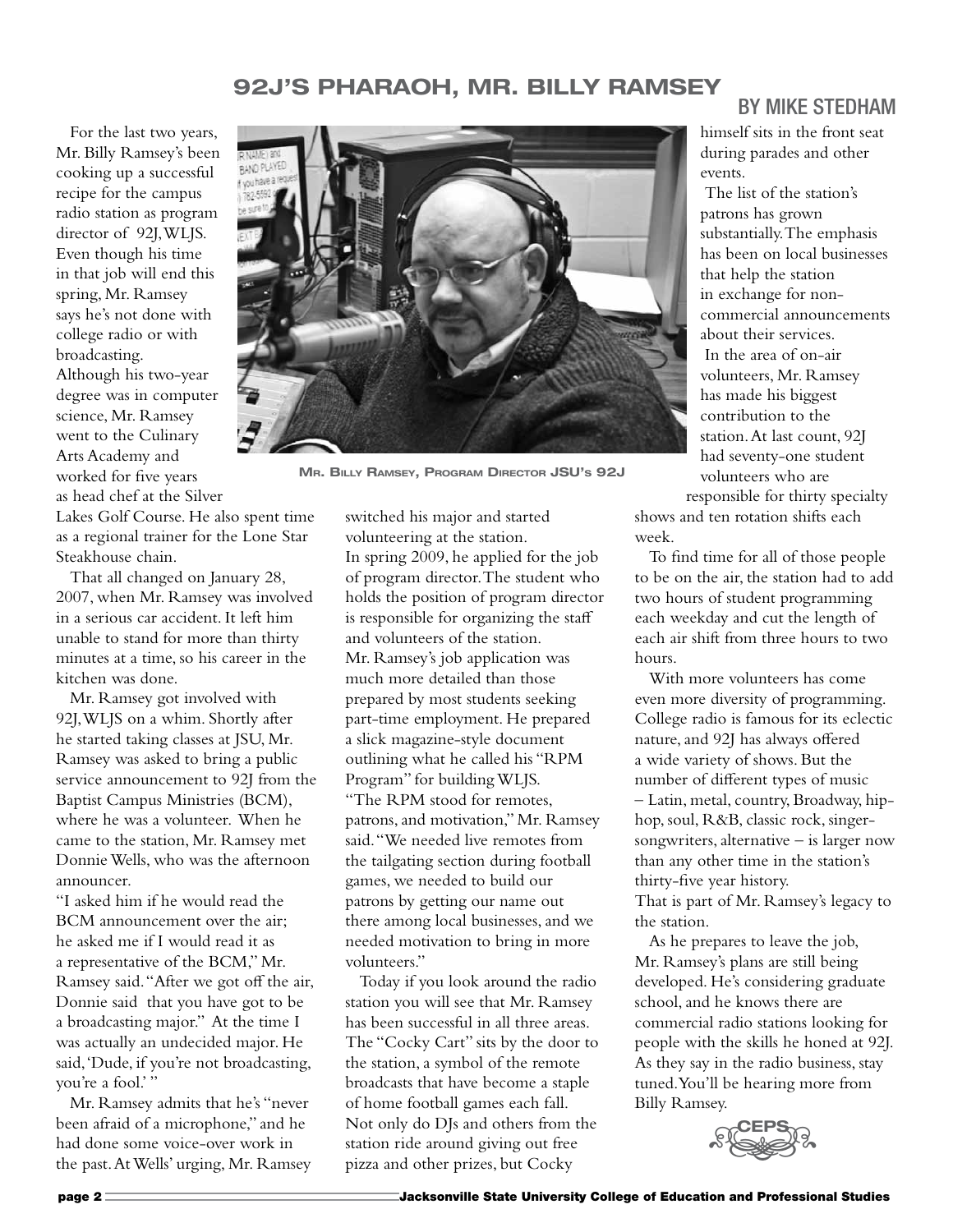Upon completing her work at JSU in April of this year Ms. Whitney Wigley will be beginning her teaching career in Mississippi. "I have already been hired with a program called Teach for America," she says.

Teach for America places teachers in high need areas. The teacher must give a two year commitment to get the position. The goal of Teach for America is to eliminate the achievement gap for all students nationwide. Ms. Wigley heard about the program from a friend and decided that it would be a worthwhile experience. Last year she began the extensive process of applying. Teach for America had over 40,000 applicants and only 5,000 were placed with jobs. Ms. Wigley feels extremely grateful for this opportunity.

"I know that it will be an extremely challenging experience but also a very rewarding one," said Ms. Wigley.

 Ms. Whitney Wigley is a senior in the CEPS majoring in Elementary Education. She is from Fort Payne, Alabama and attended Northeast Alabama Community College before attending JSU. Ms. Whitney says

that she has wanted to become a teacher from the age of five and she never once swayed from her future profession.

"I have a desire for working with students and a passion for seeing kids learn. I am a Christian and I believe that God has gifted me with the ability to work with kids. I know that each child has potential and each child can learn and it is my job as their teacher to teach them and allow them multiple opportunities to grow into an amazing individual," said Ms. Wigley.

She is in her last semester at JSU. Currently she is student teaching at Wills Valley Elementary School in a first grade classroom with an extremely diverse group of learners. She says that this semester has been one of the most rewarding experiences of her life and that she is so thankful for this opportunity each and every day. To Ms. Wigley teaching at Wills Valley has been wonderful and challenging all at the same time.

"I believe that JSU has prepared me so well for this opportunity. I remember sitting in a meeting on the first day of in-service this year

and thinking about how thankful I was that I was prepared and knew exactly what the teachers were talking about throughout the meeting. I have been extremely blessed with some of the most phenomenal professors any student would have ever had the experience of sitting under. JSU has some of the most caring teachers that I have had the experience of working with. I believe that all of the practicums that a student completes throughout the program are another asset to our college. Overall, JSU's College of Education has been wonderful and I would not take back my experience there and I am so thankful that I was allowed the opportunity to study in the program," said Ms. Wigley

"After I complete the Teach for America program I plan on moving closer to home and teaching. I am planning on attaining my master's from JSU in either elementary education or media specialist. A dream job for me would be to be a professor in the College of Education and to make a difference in future teachers' lives the way that my professors have been in my life."

## **CEPS Provided: Miss JSU and the Miss JSU Runner-up**

Ms. Whitney Curtis was crowned Miss JSU at the 29th annual Miss JSU pageant, held in Leone Cole Auditorium. Ms. Curtis is from Talladega, Alabama. Ms. Curtis is a senior majoring in music education.

Her community service platform promotes "Keeping the Arts Alive" and the Children's Miracle Network. She will spend



**Left: Ms. Elizabeth Milam, first runner up and Ms. Whitney Curtis, Ms. JSU 2011**

her year as Miss JSU as an ambassador for the university as she prepares to compete in the 2011 Miss Alabama pageant June 8-11, 2011, at Samford University in Birmingham, Alabama.

First runner-up was Ms. Elizabeth Milam. Ms. Milam is a sophomore majoring in recreation leadership. She is from Trussville, Alabama.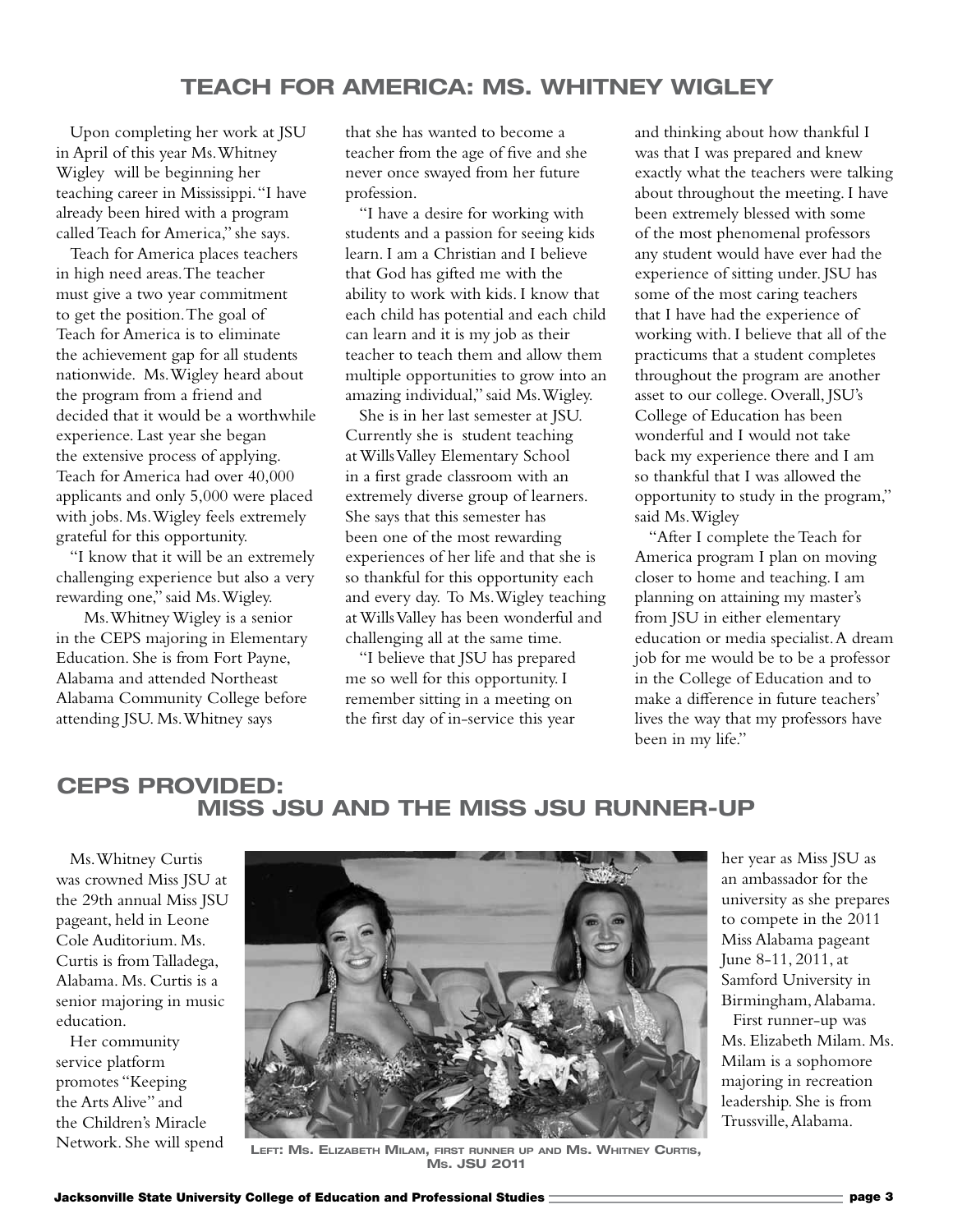## **Just What the Doctor Ordered… Reading!**

*"The more that you read, the more things you will know. The more that you learn the more places you'll go." -Dr. Seuss*

In celebration of Read Across America week and Dr. Seuss' birthday, JSU's Student Council for Exceptional Children (SCEC) recently encouraged university education majors to go out into local area schools to read to students. JSU's future educators read to students of all "shapes and sizes, ages and abilities."

We had representatives participating from all programs in the College of Education, and the turn-out was phenomenal! One teacher from a local school commented she found the interest level from JSU's students was extraordinary. The local schools that hosted JSU's future educators were impressed by the quality of enthusiasm and excitement exhibited by our students. SCEC would like to expand this service in the future by getting JSU's education students involved in our community.

Make sure to check out our SCEC sponsored softball tournament on our website at http://www.orgsites.com/ al/jsuscec/.





### **TV Services Provides a Professional Video Editor to The Department of Communication**

Mr. Bobby Mikel, production assistant for JSU's Television Services, recently assisted Dr. J. Patrick McGrail, Assistant Professor of Communication, in a workshop on video editing for the Communication Department.

The workshop, which is a partnership between the Communication Department and Television Services, is conducted once every semester for students.

Mr. Mikel has been working with the Final Cut Pro video editing software for over five years and provides a basic video editing foundation for the students. He is also the administrator over the four editing suites the students use for their projects. Mr. Mikel is a 2007 graduate of Jacksonville State University.



**Dr. Patrick McGrail, Mr. Bobby Mikel and <sup>a</sup> communication student**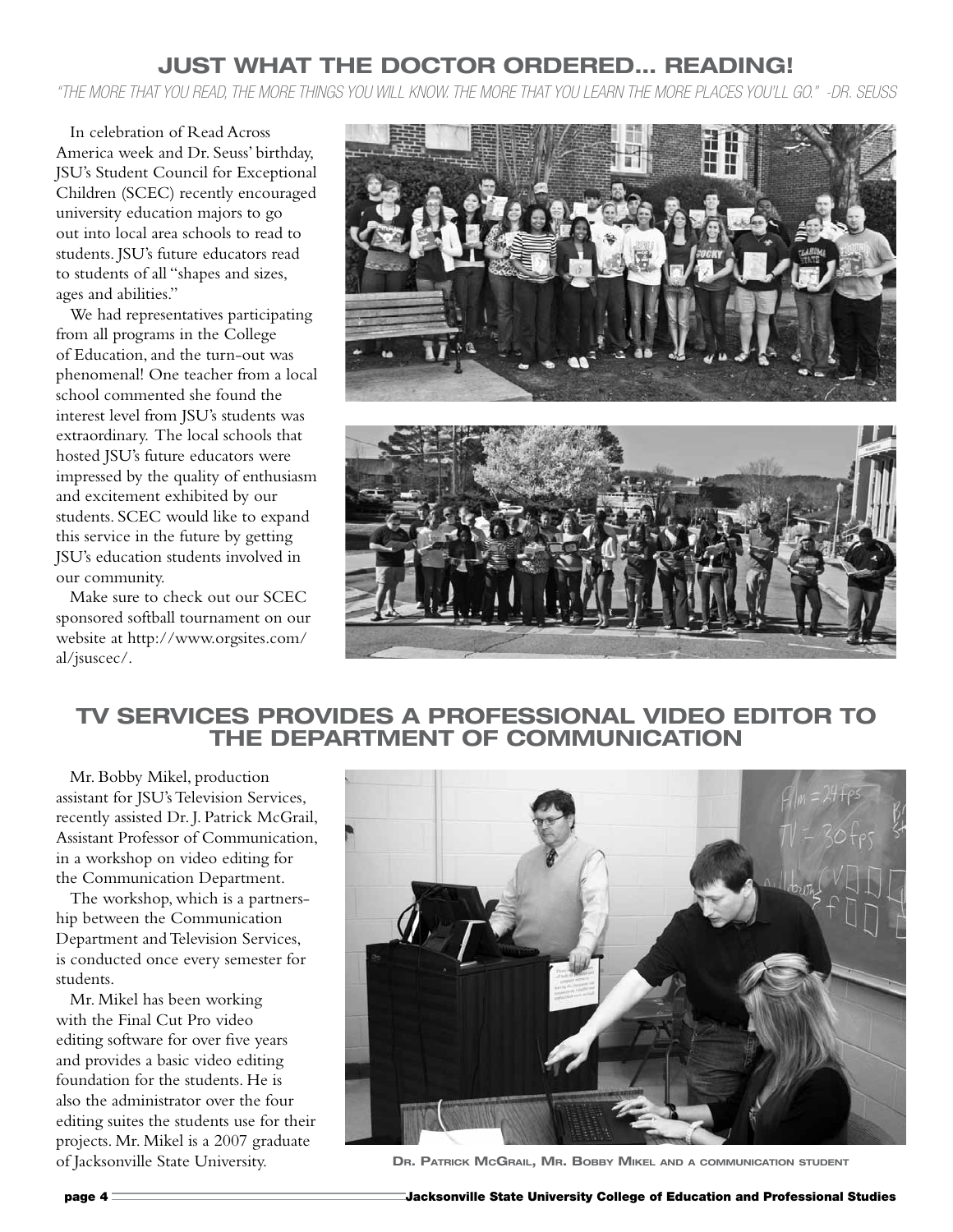## **Print System Changes**

Printing in one of the computer laboratories in Ramona Wood Hall (RWH) has changed. The Uniprint system that released print jobs in these laboratories has changed the way that students pay for printing. In the old system students put money on their student ID or a Guest Card using the cash to card machines located in 210 RWH or other sites on campus.

The new system requires students to put money into a print account using a debit, credit or prepaid bank card. To load money the student goes to http://jsu.managemyid.com and puts money into an account associated with their student ID card.

Printing in the labs is the same. You print a file, use the Pharos client to identify the print job, then go to the release station and swipe the JSU ID and release the print job.

Printing in Ramona Wood Hall is associated with the Instructional Services Unit (ISU) located on the first floor on the east end. The Unit provides the printer and supplies for the 105, 210, 309, and the MacBook Mobile laboratories. The ISU also manages the two copiers located in 210 and 101 RWH. The copiers use coins to release the copying jobs. Plans are to eventually place these on the JSU print system sometime in the future. The 104 computer laboratory is still on the old print system. The laboratory has nine Macintosh computers. While plans are in place to convert this to the new system clients for Macintosh are not yet available. At this time there are no plans to print through the MacBook Mobile Laboratory or the JSU-WAN2 wireless system. If you have printing problems in Ramona Wood Laboratories please see the student worker on duty. If you still need help, please see Ms. Penny Lane in 102 Ramona Wood Hall and she will find someone to help you.

If you have money on your card from the old print system please see



**top: 105 Ramona Wood Hall, Middle: 210 Ramona Wood Hall, Bottom, 309 Ramona Wood Hall**

Mr. Joe Whitmore in room 301 in the Theron Montgomery Building (TMB). If your ID card is not swiping correctly you may need a new card. You may get a free replacement card

by taking the old ID to the ID Center in TMB.

For a complete explanation of printing at JSU please visit http:// www.jsu.edu/dit/acns/uniprint/.